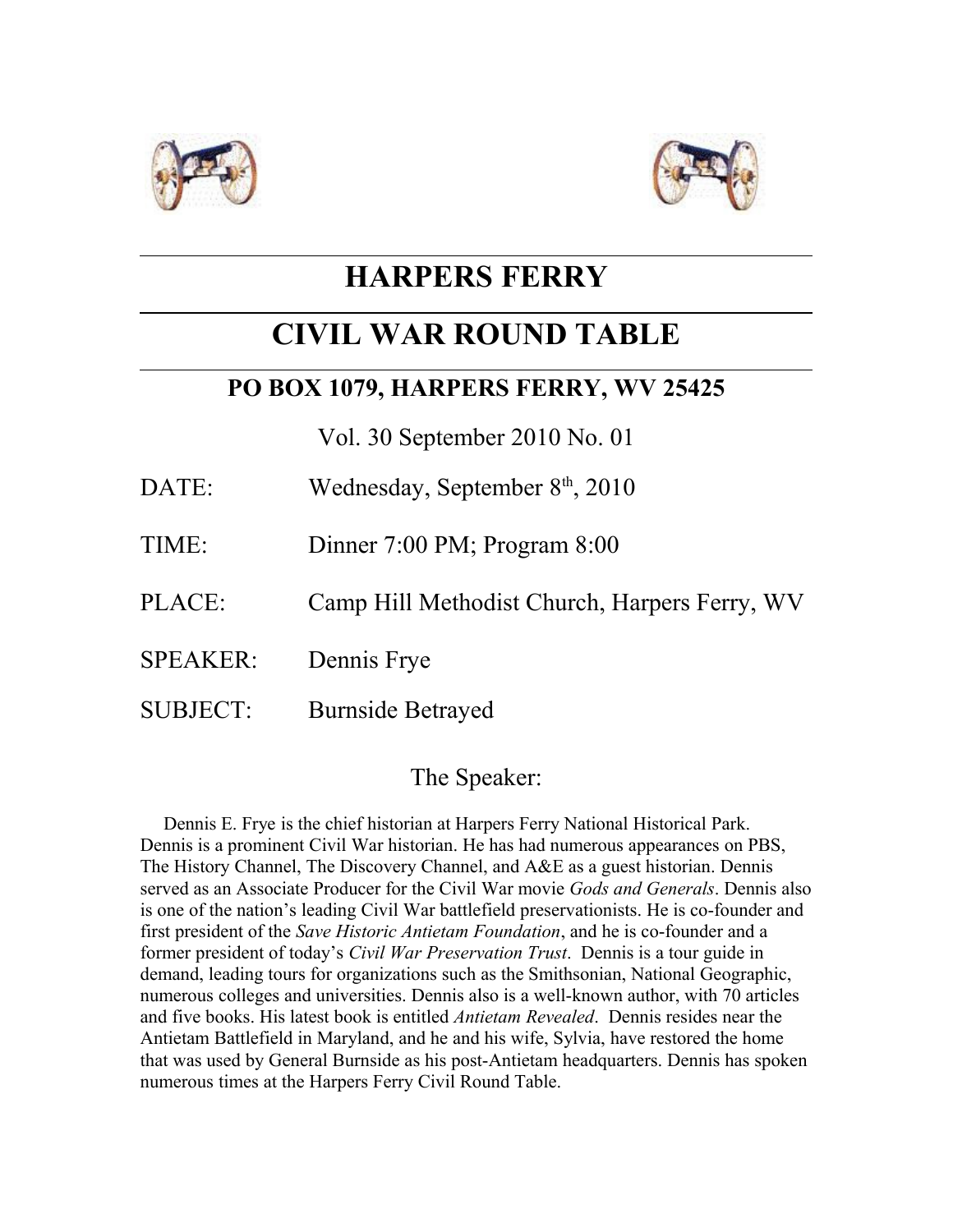#### The Subject

"Bungler." "Buffoon." Butcher at the Bridge. These words come to mind when we hear the name, "Burnside." But what was Burnside's real performance in the Maryland Campaign? Should history's disdain be sustained? Or should Burnside be reconsidered? Was his reputation tarnished, not by his performance, but by his peers? Was Burnside betrayed?

#### The Meal

 A family-style meal will be served at 7:00 PM prior to the program. The menu for Sept 8<sup>th</sup> is: Meat Loaf, Mashed Potatoes, Gravy, Peas, Iced Tea, Rolls, Butter & Dessert. The cost of the meal is \$15.00 per person. Reservations for the meal **must be phoned in no later than Sunday Sept. 4th**, to Allison Alsdorf, at 304-535-2101 or you can email her at [alsdorf@comcast.net](mailto:alsdorf@comcast.net)

#### Richard Ewell at Gettysburg Second-Guessing Dick Ewell: Why didn't the Confederate general take Cemetery Hill on July 1, 1863? By Chris Mackowski and Kristopher D. White

 On the first day of the Battle of Gettysburg, after a bruising fight north of town sent portions of the Union Army of the Potomac into retreat, Confederate General Robert E. Lee ordered his Second Corps commander, Lieutenant General Richard Ewell, to attack the new Federal position on Cemetery Hill "if practicable."

 Ewell chose not to attack, allowing the Federals to re-form on the hill and dig in. The position then served as the linchpin for the entire Union line. Armchair generals have since had a field day with what is seen as his failure, often arguing that "Stonewall" Jackson would not have been so "timid" and the legendary commander would have found it "practicable" to attack and would have swept the Union forces from the field.

 But Ewell, who had taken command after Jackson was killed only a month and a half earlier, had several good reasons for not attacking the Union position—reasons frequently ignored or overlooked because of postwar scapegoating. As a result, modern students of the battle get only part of the story. They see Ewell as someone who failed to live up to his predecessor rather than a newly minted corps commander who made a sound decision.

 Over the years, much attention has been given to Lee's particular wording: "General Ewell was, therefore, instructed to carry the hill occupied by the enemy, if he found it practicable…." Ewell, however, had plenty of legitimate reasons to think an assault on Cemetery Hill wasn't practicable.

 Certainly, though, the intent behind Lee's orders on the afternoon of July 1, 1863, seems unmistakable. He urged Ewell to attack if his corps commander thought it advantageous to do so. But Lee also placed a very important qualification on his order best understood by looking at the complete passage from Lee's 1864 report: "Without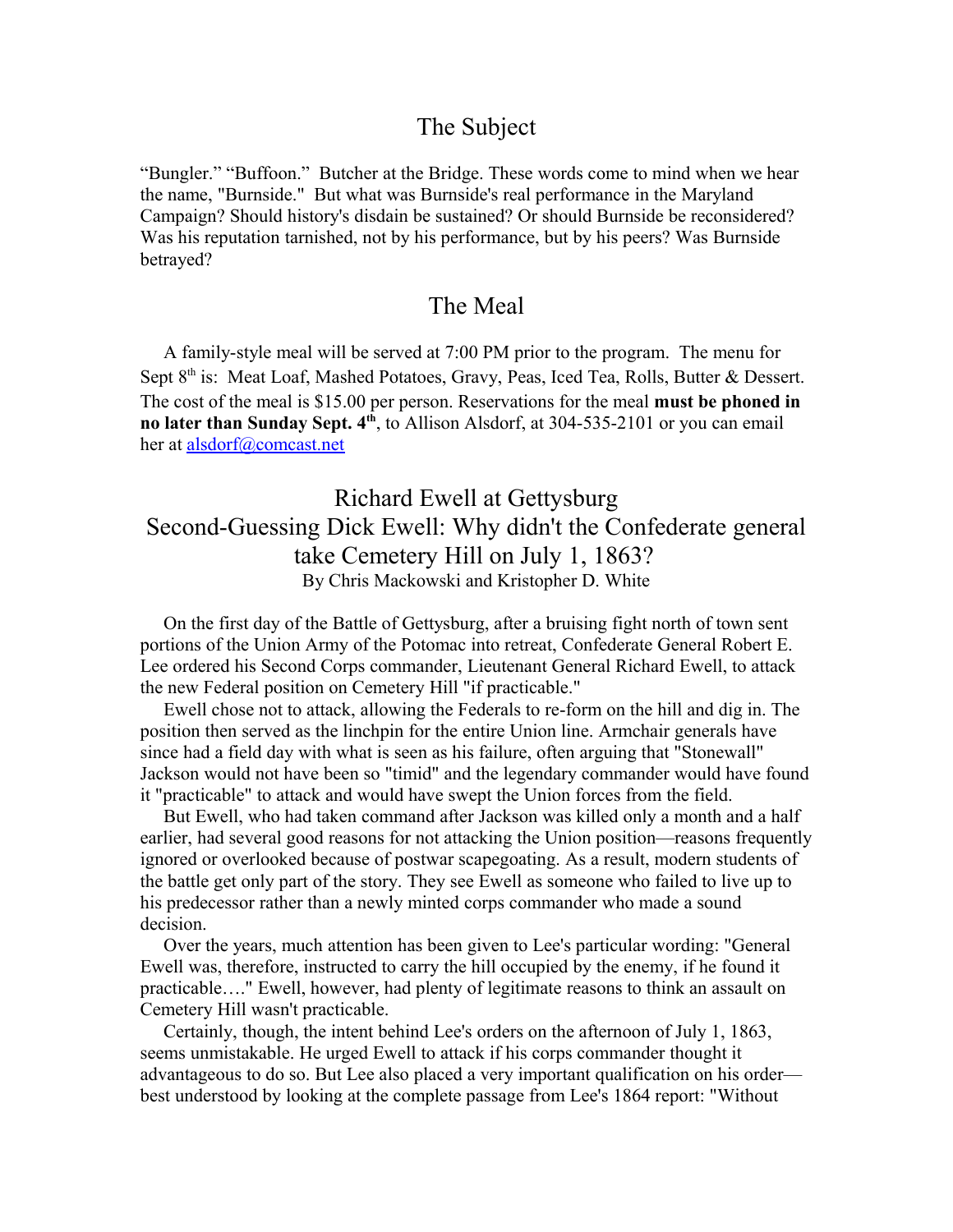information as to its proximity, the strong position which the enemy had assumed could not be attacked without danger of exposing the four divisions present, already weakened and exhausted by a long and bloody struggle, to overwhelming numbers of fresh troops. General Ewell was, therefore, instructed to carry the hill occupied by the enemy, if he found it practicable, but to avoid a general engagement until the arrival of the other divisions of the army, which were to hasten forward." Unfortunately, in the years since the battle, much emphasis has been placed on the phrase "if practicable"—words that Lee may have never uttered—and the warning about avoiding a general engagement has been ignored

 Major General Isaac Trimble, attached on special duty to Ewell's command during the battle, was among those who tried to dismiss Lee's warning. Writing for the Southern Historical Society (SHS) years after both Lee and Ewell had died, Trimble recalled his attempt to persuade Ewell to attack. As Trimble recalled, Ewell called attention to Lee's order not to bring on a general engagement. "[T]hat hardly applies to things," Trimble responded, "as we have fought a hard battle already, and should secure the advantage gained."

 In Trimble's version, he urged Ewell to take not Cemetery Hill, where the Union army was trying to re-form, but Culp's Hill. "General, there is an eminence of commanding position, and not now occupied, as it ought to be by us or the enemy soon. I advise you to send a brigade and hold it if we are to remain here," Trimble said, adding, "it ought to be held by us at once." Ewell replied, "When I need advice from a junior officer, I generally ask it."

 During his reconnaissance, Ewell discovered that Culp's Hill sat unoccupied a quarter of a mile to the southeast of Cemetery Hill. If his men could occupy Culp's Hill, the Union position on Cemetery Hill would be untenable.

 Ewell suggested to Early that his men occupy Culp's Hill. Early balked, telling Ewell that Johnson's men should occupy it instead once they arrived. Johnson, who had arrived on the scene ahead of his men, traded sharp words with Early, but Ewell took Early's side.

 By the time Johnson's men arrived, Federals had already occupied the hill. A 30-man squad from the 42nd Virginia, sent by Johnson to reconnoiter, wound up as Union prisoners. The chance to take the ground without a fight slipped away. Over the next two days, assaults on Culp's Hill would lead to some 2,500 Confederate casualties during the longest-sustained combat on the battlefield.

 Obviously, Early had a vested interest in blaming Ewell for the lack of action on the afternoon and evening of July 1. Ewell had supported Early's decision not to move to Culp's Hill, and that decision had catastrophic consequences for the Army of Northern Virginia.

 After the war, Early contended that he had vigorously supported an assault on Cemetery Hill, yet on the evening of the battle he claimed his men were too tired and disorganized to occupy unoccupied Culp's Hill. If his men were in no condition to move unopposed to an empty hilltop, how could they have led an attack against a heavily fortified enemy position? "The discovery that this lost us the battle," Campbell Brown said, "is one of those frequently-recurring but tardy strokes of military genius of which one hears long after the minute circumstances that rendered them at the time